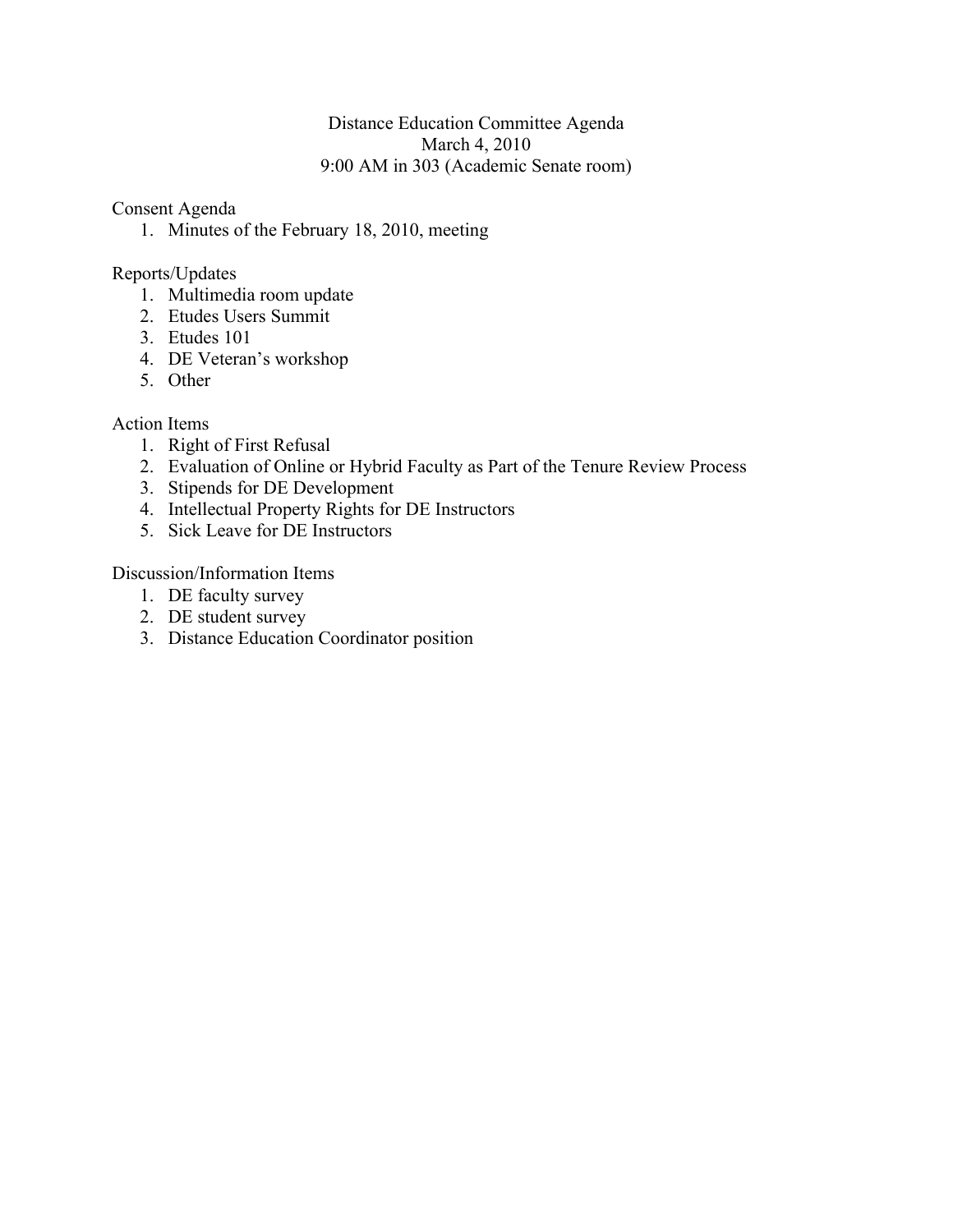# **Imperial Valley College Distance Education Committee Meeting Unofficial Minutes February 18, 2010**

| <b>Present:</b>     | Michael Heumann                         | Allyn Leon             |
|---------------------|-----------------------------------------|------------------------|
|                     | <b>Taylor Ruhl</b>                      | <b>Andres Martinez</b> |
|                     | Martha Garcia                           | Val Rodgers            |
|                     | Gaylla Finnell                          | Mary Jo Wainwright     |
|                     | Martha Olea                             | Deirdre Rowley         |
| <b>Not Present:</b> | Omar Ramos, Paige Lovitt, Jeff Cantwell |                        |
| <b>Visitors:</b>    | Tina Aguirre, Ralph Marquez             |                        |

The meeting was called to order at 9:00 a.m., by Michael Heumann (Chair).

**I. Consent Agenda:** M/S/C (Wainwright/Martinez) to approve the minutes for December 3, 2009.

#### **II. Reports/Updates:**

**Etudes updates-** Etudes Inc. conducted a change to the Tasks/Tests/Surveys Tab and renamed it Assignments/Tests/ Surveys. In addition, the site was updated and as a result other changes were made. It was suggested that Andres Martinez provide a work session for Instructors to explain changes.

**Multimedia Room in 2700 Building**-Andres Martinez informed the DE Committee that the Multimedia room that will be located in the 2700 building will have two modes, live streaming and video conferencing. Moreover, Michael Heumann stated that the multimedia room will facilitate the ability to teach a course, record the lecture and post the lecture on the instructor's website.

**Etudes Internship**-Allyn Leon stated he will soon complete the second portion of the Etudes Internship.

**Etudes Training**- Michael Heumann stated that Etudes 101 and Etudes 102 training needs to be scheduled for the Spring 2010 semester.

**Course Crash Policy-**IVC currently does not have a course crash policy in place and this poses difficulty for the majority of online students, since they do not know what steps to follow when they desire to crash an online course. The majority of online instructors do not clearly define their course crash procedures.

- **III. Action Items:-**No action items.
- **IV. Discussion Items:**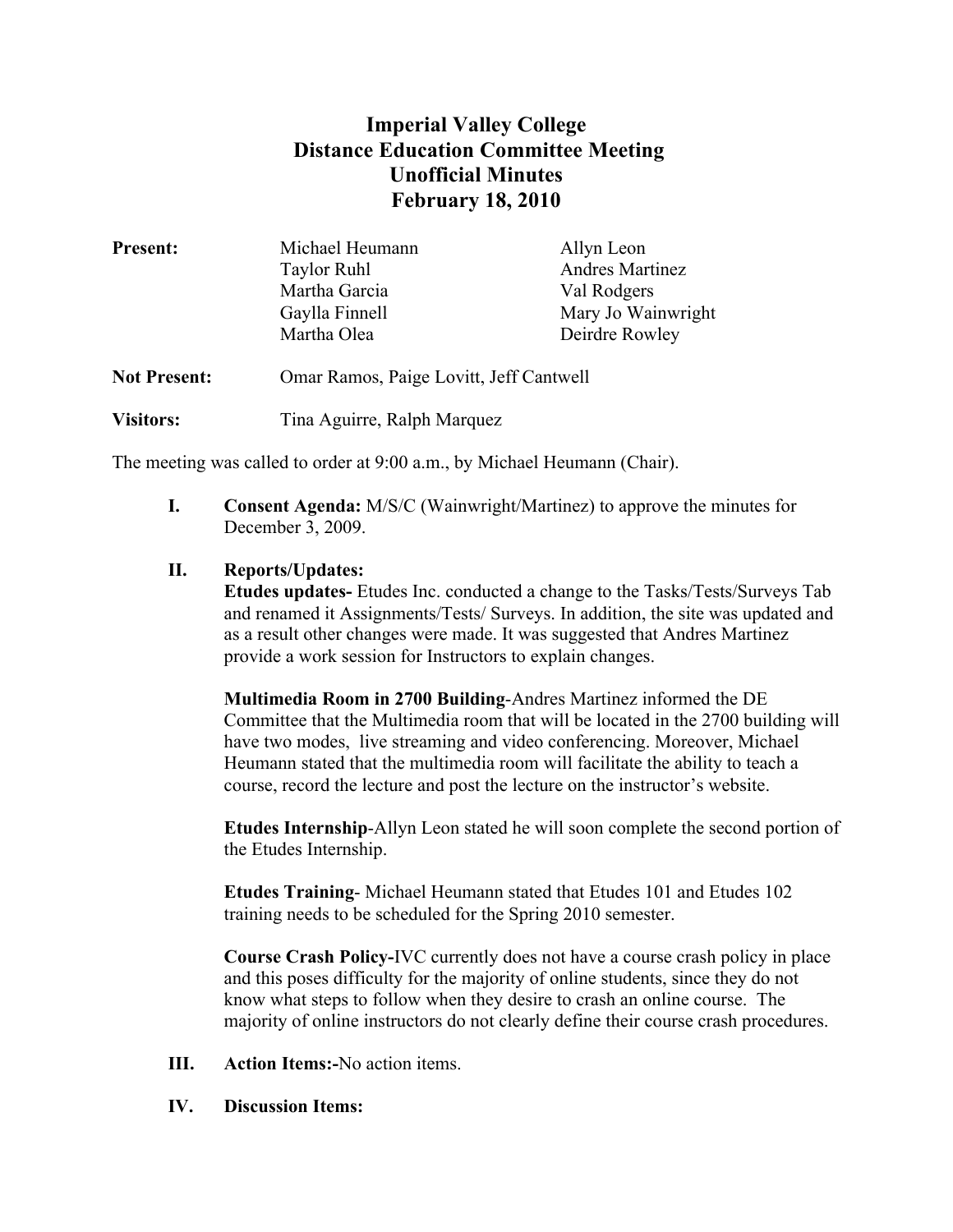**DE Committee Purpose Statement**-Michael Heumann developed a draft of the DE Committee Purpose statement. Tina Aguirre recommended some changes to the draft. It is imperative the purpose statement clearly define the role of the DE Committee. The committee will vote on the final document during the next meeting.

**Position Papers-**Michael Heumann stated that the following position papers have been created: Right of First Refusal, Evaluation of Online or Hybrid Faculty, Stipend for Developing DE Courses, Intellectual Property Rights for DE Instructors and Sick Leave for DE Instructors. Michael stated he would email the drafts of these position papers to the DE Committee members for review. This matter will be further discussed during the next meeting.

#### **V. Meeting was adjourned at 10:00 a.m.**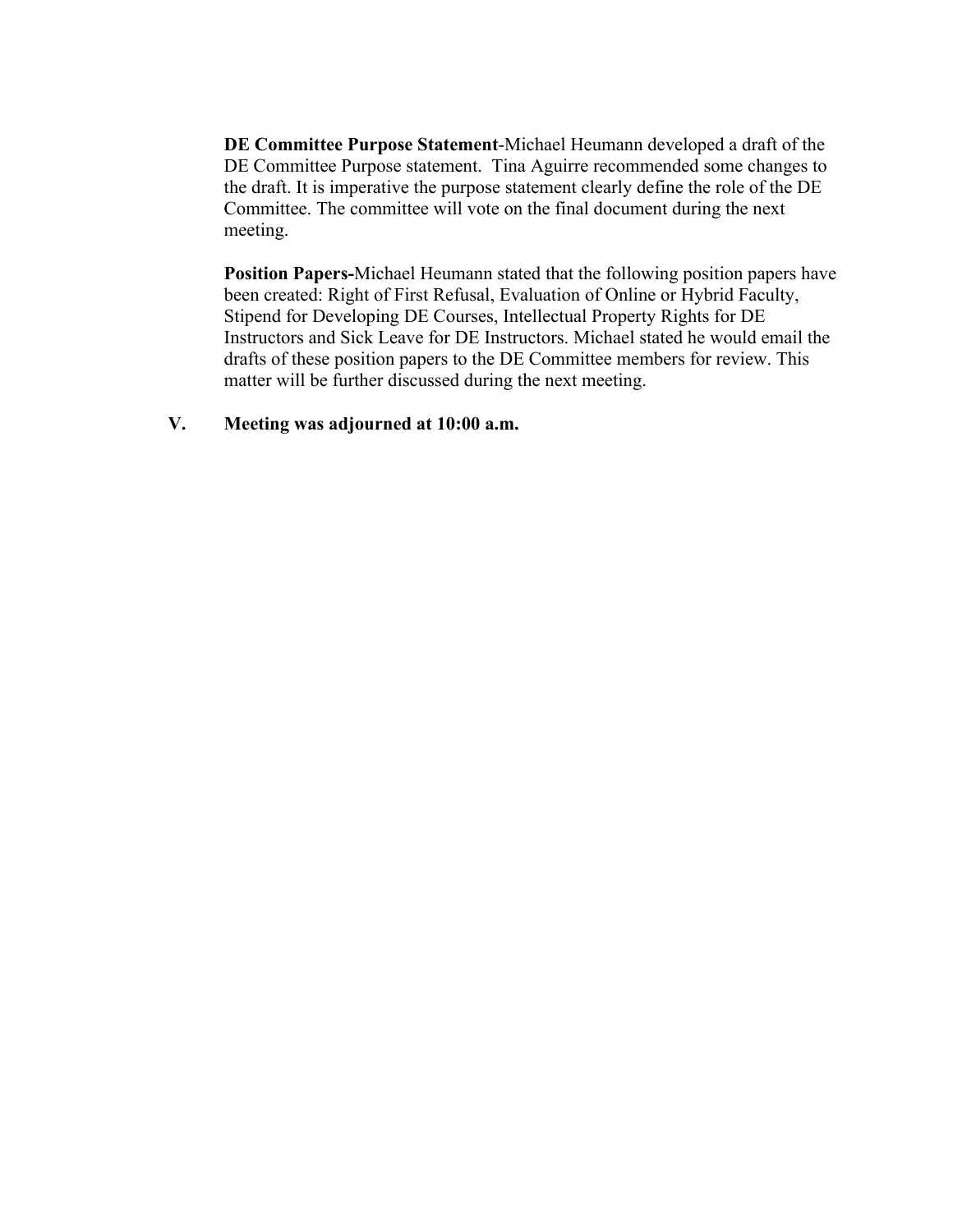*Committee: DE Committee Committee Topic: Right of First Refusal*

# **Right of First Refusal**

### **Statement of Current Policy**

• Currently, classes are selected by full-time faculty members within a division based upon seniority or a method agreed upon "through the collegial participation of all effected unit members" (15.15).

• As a result, faculty members who develop an online/hybrid course may not be able to teach that course.

#### **DE Committee Involvement and Previous Actions**

• This issue was discussed at the November 19, 2009, the February 18, 2010, and the February 25, 2010, meetings of the DE Committee.

### **DE Committee Position**

This is a central issue for DE faculty because many would not take the time to develop an online class if they were not guaranteed the ability to teach that class.

**IT IS THE POSITION OF THE DISTANCE EDUCATION COMMITTEE** that the best practice for Imperial Valley College is as follows:

If a faculty member develops an online course through the IVC's agreed-upon process spelled out in AP 4021, then the faculty member has the right of first refusal to teach the course in question, regardless of the member's seniority status. This would apply only to the first person to develop and deliver an online version of the course in question.

*NOTE: It is acknowledged that all matters pertaining to hours, wages, and working conditions must be negotiated between the District and Union. The position of the DE Committee is provided to assist in the development of best practices for Imperial Valley College and in no way attempts to bypass the process of collective bargaining.* 

# **CERTIFICATION**

*I hereby certify that the above position statement was approved by the DE Committee* 

*on \_\_\_\_\_\_\_\_\_\_\_\_\_\_\_, 2009.* 

*\_\_\_\_\_\_\_\_\_\_\_\_\_\_\_\_\_\_\_\_\_\_\_\_\_\_\_\_\_\_\_\_ Signature of Chair*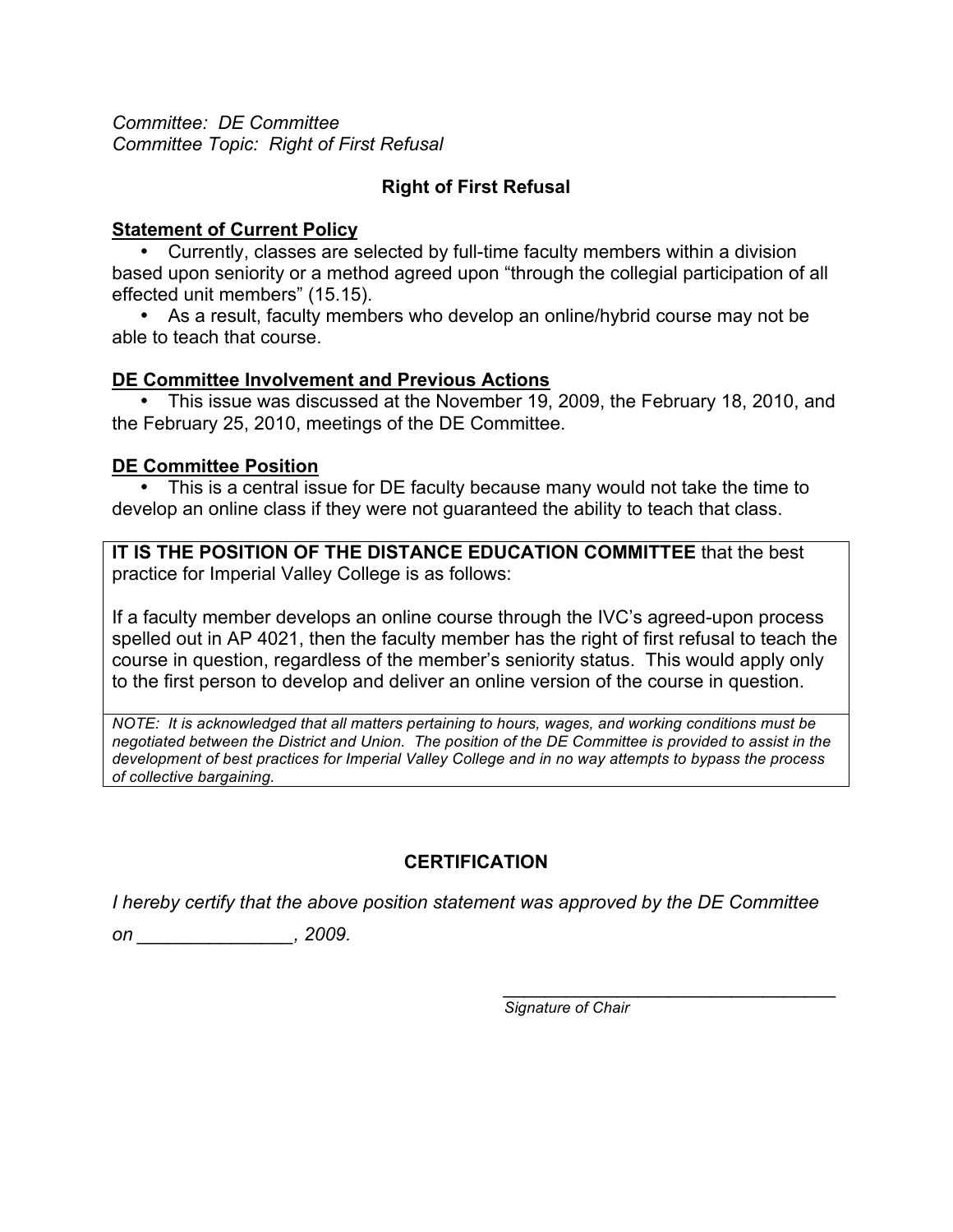*Committee: DE Committee Committee Topic: Evaluation of Online or Hybrid Faculty as Part of the Tenure Process*

# **Evaluation of Online or Hybrid Faculty as Part of the Tenure Process**

### **Statement of Current Policy**

• According to section 10.7 of the current Agreement between the CTA and the District:

However, for teaching faculty members who regularly teach online courses as part of their teaching load, the online course evaluation may be used by the evaluation team as an additional peer review of teaching in the contract, regular or tenure review facets of faculty evaluation, though it may not take the place of the formal classroom observations as described in Articles 10 and 11 of this agreement.

### **DE Committee Involvement and Previous Actions**

• The DE Committee discussed this issue on February 25, 2010

### **DE Committee Position**

• Online/hybrid courses taught at IVC need to be part of the regular tenure review process for all online instructors.

**IT IS THE POSITION OF THE DISTANCE EDUCATION COMMITTEE** that the best practice for Imperial Valley College is as follows:

The language in 10.7 should be changed to indicate that online course evaluation **should** (not may) take place for those teaching online/hybrid classes. Further, the evaluation of online/hybrid classes should also extend to the post-tenure review process.

*NOTE: It is acknowledged that all matters pertaining to hours, wages, and working conditions must be negotiated between the District and Union. The position of the DE Committee is provided to assist in the development of best practices for Imperial Valley College and in no way attempts to bypass the process of collective bargaining.* 

# **CERTIFICATION**

*I hereby certify that the above position statement was approved by the DE Committee* 

*on \_\_\_\_\_\_\_\_\_\_\_\_\_\_\_, 2009.* 

*Signature of Chair*

*\_\_\_\_\_\_\_\_\_\_\_\_\_\_\_\_\_\_\_\_\_\_\_\_\_\_\_\_\_\_\_\_*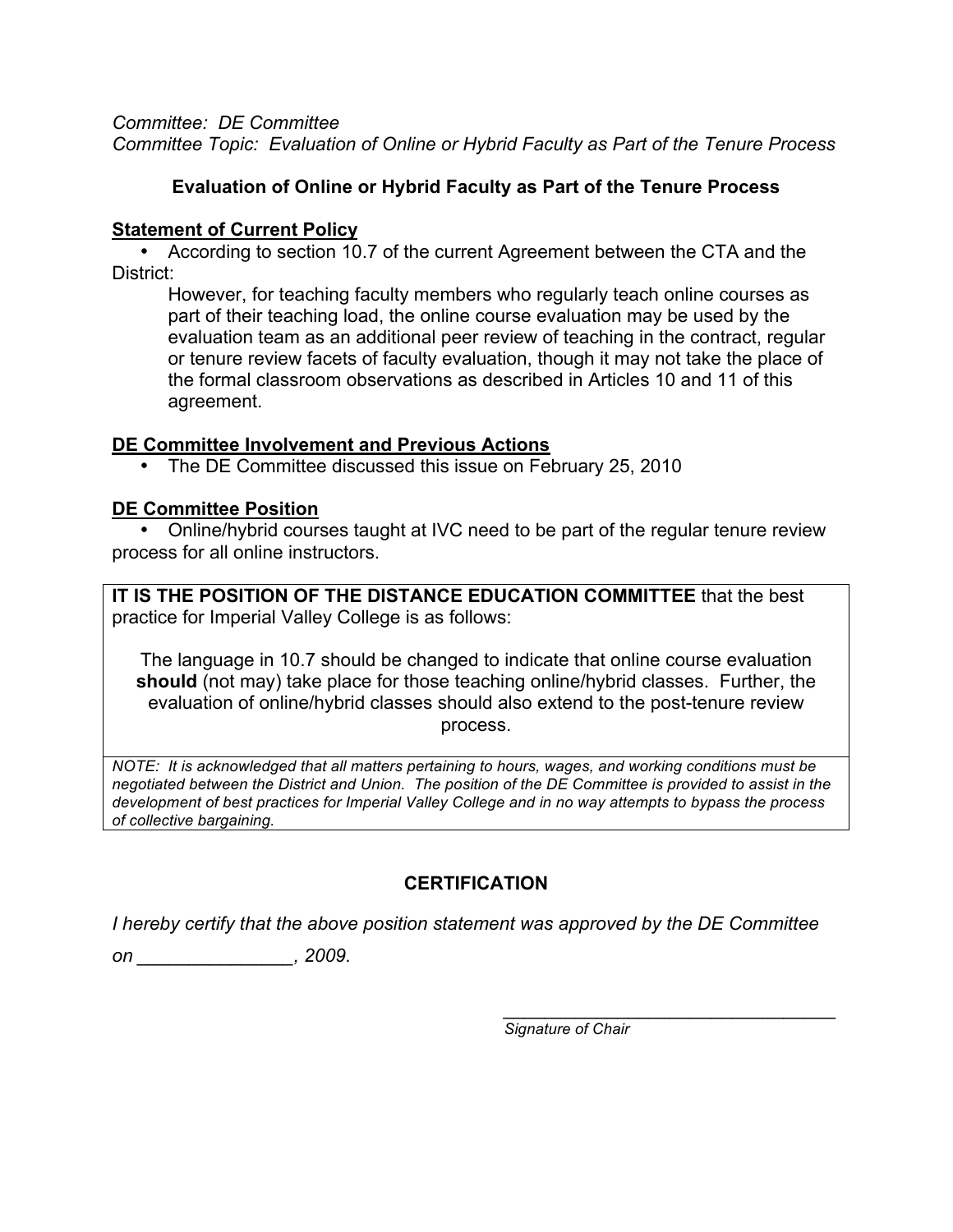*Committee: DE Committee Committee Topic: Stipends for DE Development*

# **Stipends for DE Development**

### **Statement of Current Policy**

According to the Agreement, section 17.14.1,

Compensation of \$540 per lecture unit shall be granted to the faculty member who successfully develops and delivers a complete distance education, or on-line course, for the first time, provided such course is operating on the official census date for the course. If another unit member develops or delivers the same or a different version of the same course during a subsequent semester, no stipend will be paid to this second unit member. For the purposes of this paragraph only, if a unit member develops an on-line non-credit course; one unit shall be defined as the equivalent of 18 hours of non-credit instruction. Payment for such course development shall be paid in one lump sum payment after the end of the semester in which the newly developed course was first offered.

### **DE Committee Involvement and Previous Actions**

• The DE Committee discussed this issue on February 25, 2010

# **DE Committee Position**

• Compensation is an important issue for IVC, not only because of the financial problems throughout the state and the nation but also because the ACCESO Project, which funded all DE development stipends, will end in June 2010.

**IT IS THE POSITION OF THE DISTANCE EDUCATION COMMITTEE** that the best practice for Imperial Valley College is as follows:

In order to increase our online course offerings and to encourage teachers to develop new online courses, we recommend compensation of some sort. However, alternate forms of compensation would be acceptable if they were deemed valid and mutually agreed upon.

*NOTE: It is acknowledged that all matters pertaining to hours, wages, and working conditions must be negotiated between the District and Union. The position of the DE Committee is provided to assist in the development of best practices for Imperial Valley College and in no way attempts to bypass the process of collective bargaining.* 

# **CERTIFICATION**

*I hereby certify that the above position statement was approved by the DE Committee* 

*on \_\_\_\_\_\_\_\_\_\_\_\_\_\_\_, 2009.* 

*\_\_\_\_\_\_\_\_\_\_\_\_\_\_\_\_\_\_\_\_\_\_\_\_\_\_\_\_\_\_\_\_ Signature of Chair*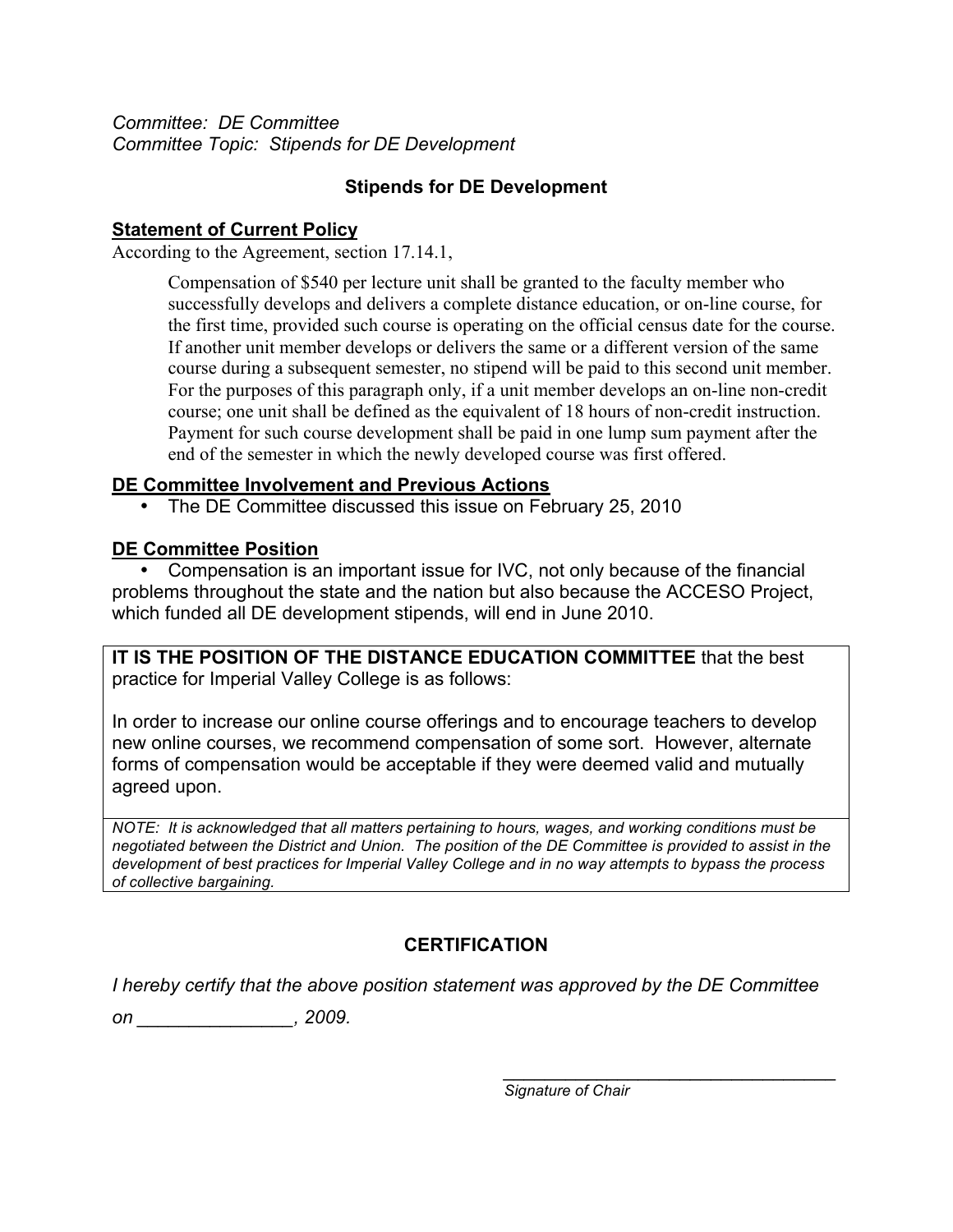*Committee: DE Committee Committee Topic: Intellectual Property Rights for DE*

# **Intellectual Property Rights for DE**

### **Statement of Current Policy**

According to the Agreement, section 21.6,

A unit member who develops on-line or distance education course for which s/he has been compensated through a stipend by the District or a District controlled grant is the joint owner of the distance education course with the District. The unit member retains the right to use the course materials at Imperial Valley College and at any other college at which the unit member is teaching or may in the future teach. The unit member is required to submit a complete copy of the distance education course, exclusive of student records, to the Distance Education Office. A copy of the distance education course shall be retained by the Distance Education Office and may be made available for the use of other faculty members at Imperial Valley College who may be assigned to teach the same course in the future. Neither the District nor the unit member has the right to commercially sell the distance education course to a third party without the express permission of the other party.

Unit members who develop an on-line or distance education course and receive no compensation from the District or from a District controlled grant or project retain exclusive rights in that course and have no obligation to share the course materials with the District, or any other party.

### **DE Committee Involvement and Previous Actions**

• The DE Committee discussed this issue on February 25, 2010

# **DE Committee Position**

• Intellectual property is a key issue for online programs throughout the United States.

**IT IS THE POSITION OF THE DISTANCE EDUCATION COMMITTEE** that the best practice for Imperial Valley College is as follows:

The current language should be modified to indicate that an online instructor is only required to turn in his/her course materials to the DE office once (after the course has been taught for the first time).

*NOTE: It is acknowledged that all matters pertaining to hours, wages, and working conditions must be negotiated between the District and Union. The position of the DE Committee is provided to assist in the development of best practices for Imperial Valley College and in no way attempts to bypass the process of collective bargaining.* 

**CERTIFICATION**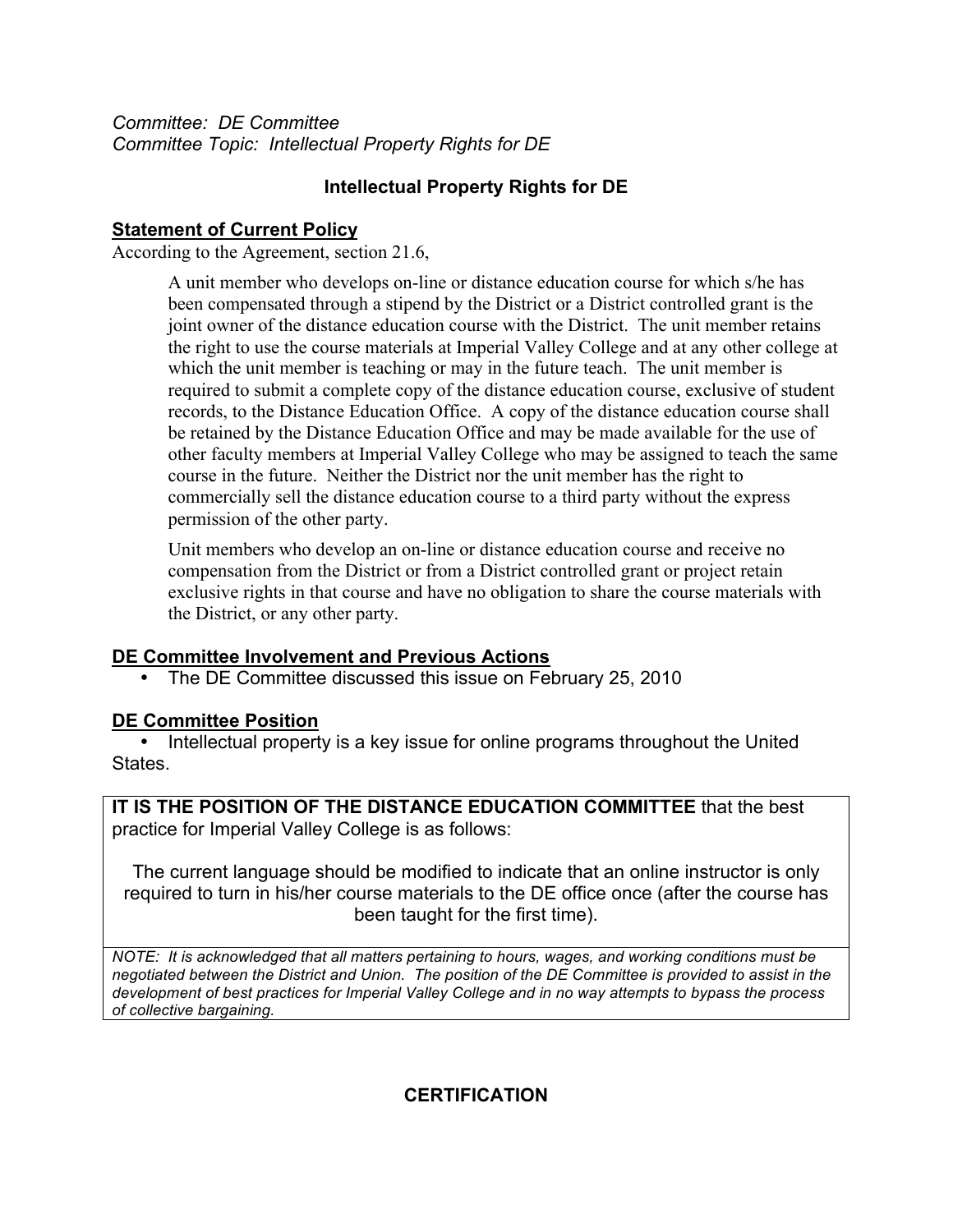*I hereby certify that the above position statement was approved by the DE Committee on \_\_\_\_\_\_\_\_\_\_\_\_\_\_\_, 2009.* 

*Signature of Chair*

*\_\_\_\_\_\_\_\_\_\_\_\_\_\_\_\_\_\_\_\_\_\_\_\_\_\_\_\_\_\_\_\_*